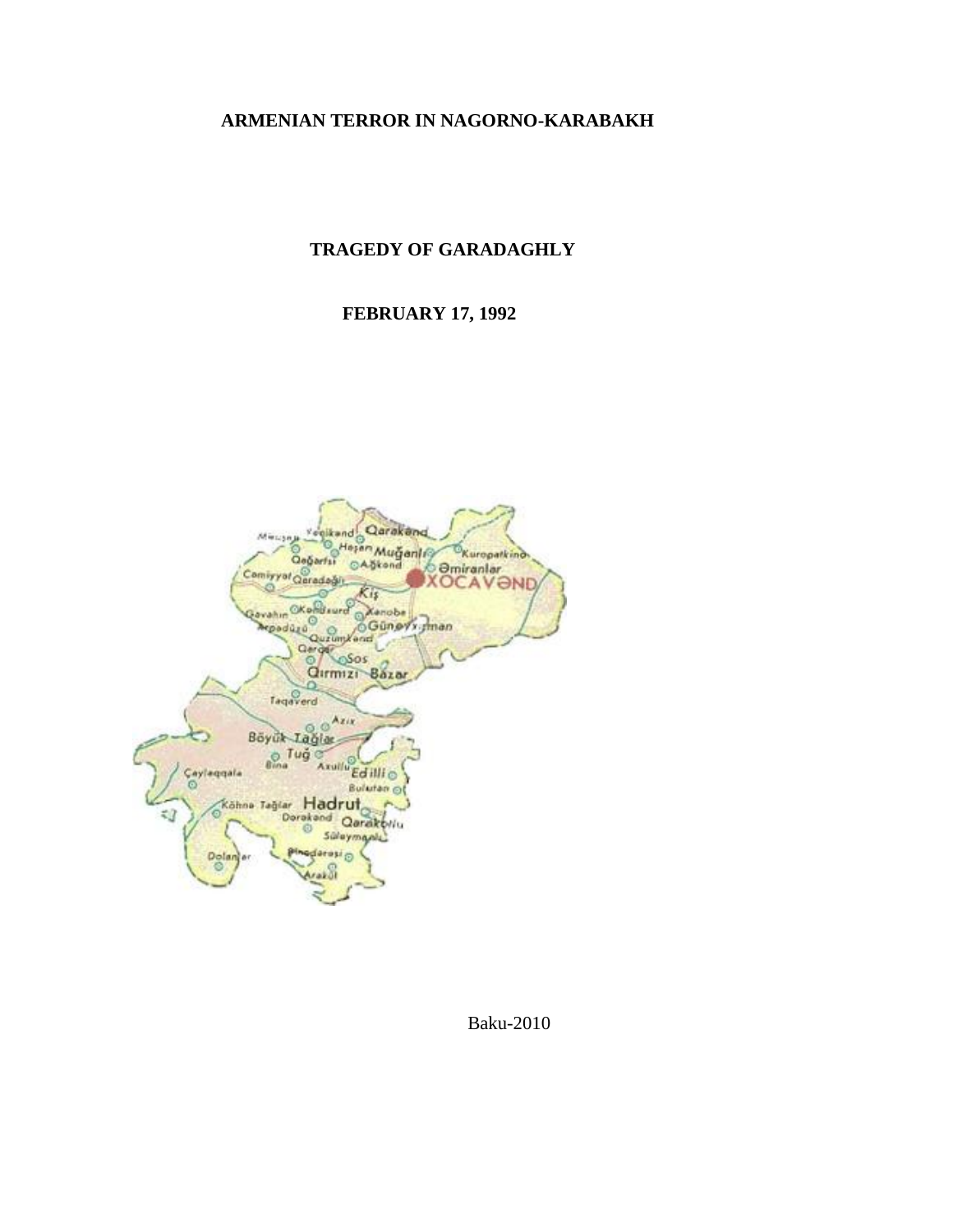This book has been published with the financial assistance by The Council of State Support to Non-Governmental Organizations under the President of the Republic of Azerbaijan



Assosiation for Civil Society Development in Azerbaijan  $\mathcal{P}_{\text{cycy}_1}$ 



Author: candidate of historic sciences Maharram Zulfugarli

Contents

Preface

I Situation of the village before the tragedy

II Occupation of Garadagly

III Eyewitnesses of the tragedy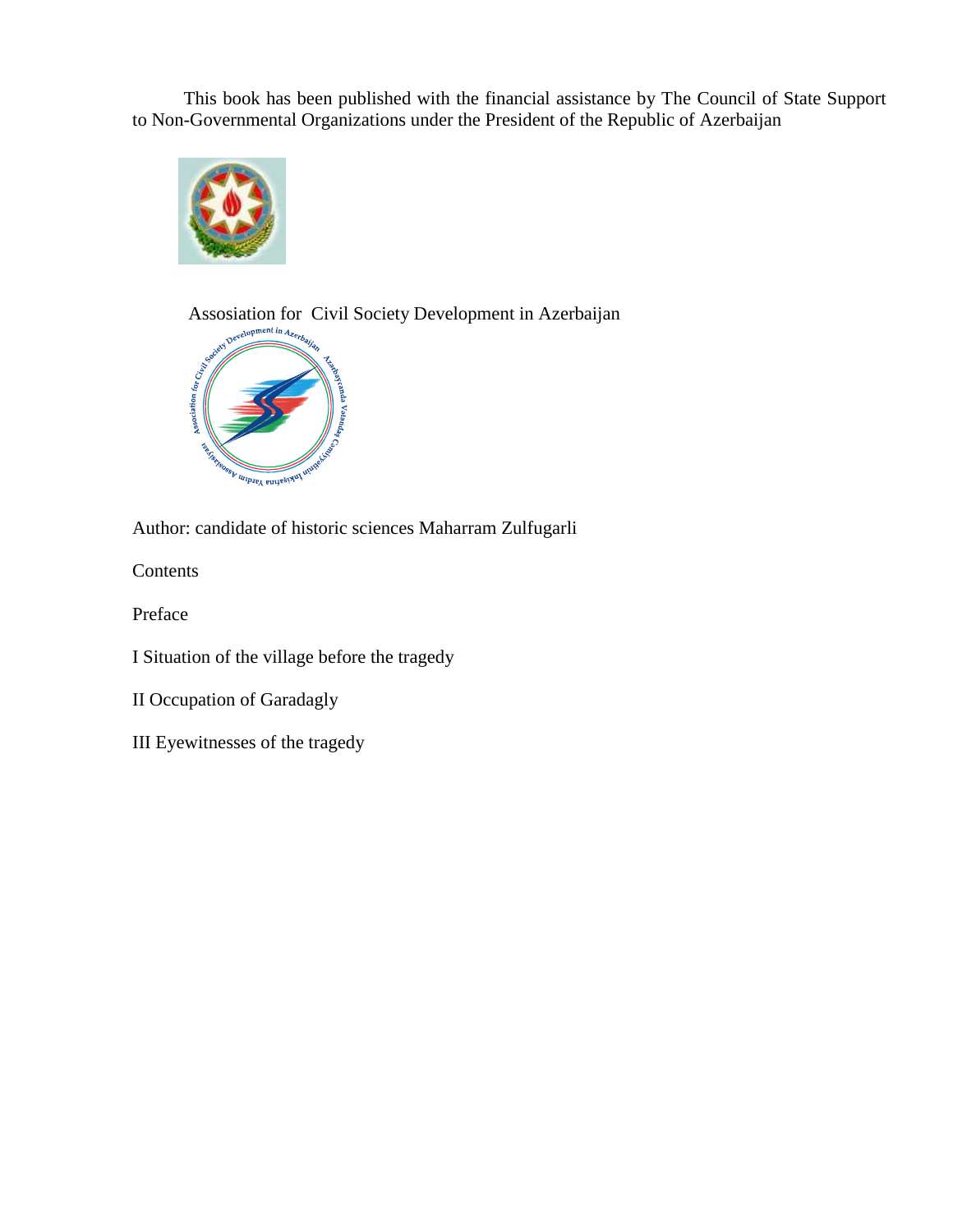**Preface**

One of unexamined in depth pages of the history of Azerbaijan is the genocidal events perpetuated in the villages and regions resided by Azeris in the course of the Nagorno-Karabakh conflict, stirred up again.

During these events, many historical monuments have been destroyed, along with extermination of a number of local azeri population by the Armenian occupants. From the beginning of the conflict, 547 architectural buildings, including 5 of international, 393 of country and 149 of local importance, 205 archeological monuments, 927 libraries, 808 club institutions, 85 schools of music, 12 monuments, 22 museums, 4 galleries of picture, 10 parks of culture and rest, 4 state theatres and 2 institutions of concert have been destroyed and nearly 40.000 museum exponents of high value of international importance from XI-XIX centuries looted by the Armenian aggressors. (1) Research of historiography of the Nagorno-Karabakh conflict in 1988-2010 finds out that numerous books and articles have been published on this subject. (2) But overwhelming majority of these publications were addressed to local readers and the international community is almost unaware of them.

A number of purposeful activities have been conducted to convey the realities of the Khojaly tragedy to the world community after adoption of the decision on the day of the Khojaly tragedy by the Milli Majlis of the Republic of Azerbaijan. Some books and articles have been published on the Khojaly tragedy (3) and even foreign mass media covered the tragedy during the period of its occurrence. (4)

Association for Civil Society Development in Azerbaijan (ACSDA) also did some important works to deliver objective information about the Khojaly tragedy to the world community and has published 3 books. (5) Online versions of the books are available in the web-site [www.avciya.az.](http://www.avciya.az/) Starting from 2006, the Association launched the signature company with demand of international recognition of the Khojaly tragedy, gathered signatures of one million of citizens of Azerbaijan and sent to the international institutions of the book, "Khojaly genocide (in documents, facts and foreign press) in Azerbaijani, English and Russian which he published.

Although some works have been done connected with the piercing the information blockade on the Khojaly tragedy, unfortunately it was not the same with other tragedies. One of such tragedies which stayed aside of attention and was researched little is the tragedy which took place in the Garadagly village of the Khojavand region. Even there is no information in the chronology of 1992 of an article titled "Aggression of Armenia against Azerbaijan" posted in the official site of the Milli Majlis of the Republic of Azerbaijan (www.meclis.gov.az) about the Garadagly tragedy. In our view, the reason is the huge number of Armenian atrocities in Nagorno-Karabakh and scarcity of information regarding the majority of these crimes.

In modern history, events similar to the Garadagly tragedy happened in different parts of the world and the international community is well aware of them. For example, in July 1995, ethnic Serbian nationalists mass murdered more than 10 thousand Muslim population of the Bosnian town of Srebrenica aged between 17-70, people had been buried lively in mass graves. Mass murders have been perpetuated against Muslims in 13 settlements of Bosnia in this period. More than 200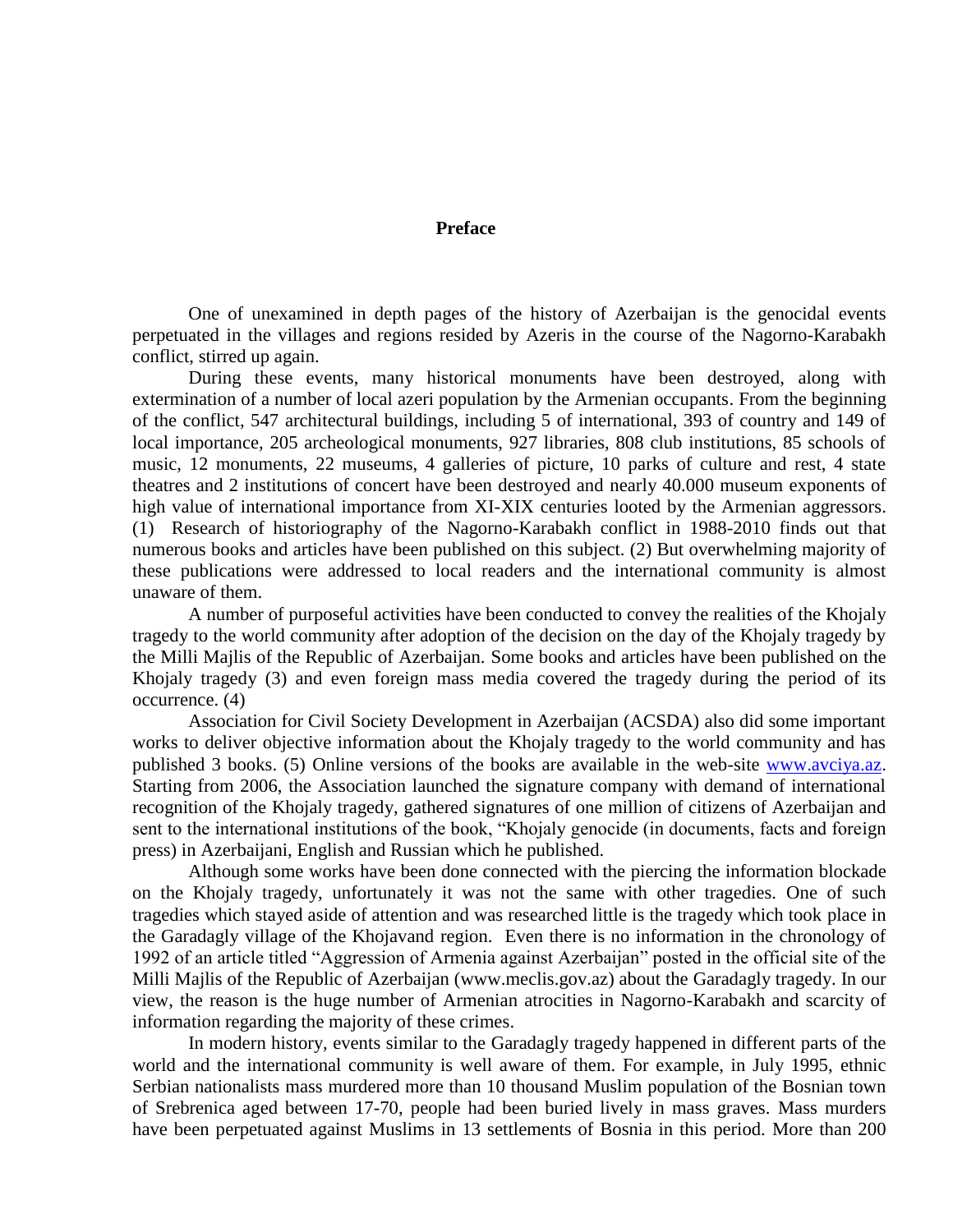thousand innocent people have been murdered, thousands wounded and 2 million became refugees as a result of these events. Although United Nations, European Parliament and other international organizations recognized at least Srebrenica genocide, one of the 13 genocides that took place in the 13 Bosnian settlements, they prefer to keep silence numerous genocides perpetuated against Azerbaijanis by Armenians. (6)

Eyewitnesses of this tragedy remember it as equal to Khojaly tragedy. Some call the Garadagly as a second Khojaly.

In our view, reasons for scarcity of information on crimes perpetuated in the Garadagly village of the Khojavand region in Nagorno-Karabakh and other settlements resided by Azeris for long time are followings:

- Efforts by local authorities directed from Moscow to cover-up information on tragedies and hiding from public;
- Efforts by internal and exterior forces to use the tragedies for their own purposes interested in violation of political stability in the Southern Caucasus, as well as Azerbaijan;
- Indifference of international powers interested in collapse of the USSR, to the tragedies;
- Isolation of the tragedy sites from the rest of the world and dangerous and hard conditions of obtaining information from that sites;
- Preventive measures by criminals to dissimulate signs of their crimes;
- Deaf ear of international organizations to the voice of Azerbaijan during the period of crimes or their reluctance to hear the voice of Azerbaijan etc.,

In spite of scarcity of information on Garadagly tragedy, accounts by eyewitnesses help to shed light on dark pages of the modern history.

When researching the tragedy of Garadagly, it was found out that there are 16 villages carrying the same name in regions of Azerbaijan. In brief, there are villages whose names are Garadagly in Shaki, Khachmaz, Gadabay, Salyan, Shusha, Aghdam, Fuzuly, Jebrail, Kalbajar, Beylagan, Tartar, Goranboy, Kangarly, Barda, Agdash, Ujar rayons of Azerbaijan, also Darband rayon of Autonomous Republic of Dagestan of Russia resided by Azeris.

Even there has been a village of Garadagly in Gamarly (Artashat) region of Armenian SSR resided by Azeris. But later its name was changed. Existence of Garadagly region in the Southern Azerbaijan, situation of Bazz fortress, residence of khorramids in this region, its being birthplace of Sattarkhan, the heroic son of the Azerbaijani people, leader of the 1905-1911 movement who was named as sardar-e-melli (national general) and other facts prove that people of Garadagh are historically heroes and braves. (7) Furthermore, massive information even in the books of foreign historians (8) about heroism performed by the Khojavand horsemen against Russian occupants during I and II Russian-Iranian wars indicated that people residing in these lands are brave men who are ready to die for their motherland.

If to have in view that there are also Garadagly villages of Shusha, Aghdam, Fuzuly, Jebrail, Kalbajar under occupation and have been exposed to tragedies, it is necessary not to confuse the problem which is being researched with others.

Even there are many villages by name of Garadagly in the Southern Caucasus and Southern Azerbaijan, tragedies and horrors of Garadagly village of Khojavand differ with their scale from others.

Joint investigation group of Ministries of Internal Affairs and National Security and Prosecutor Office of the Republic adopted a decision on responsibility of 286 people connected with their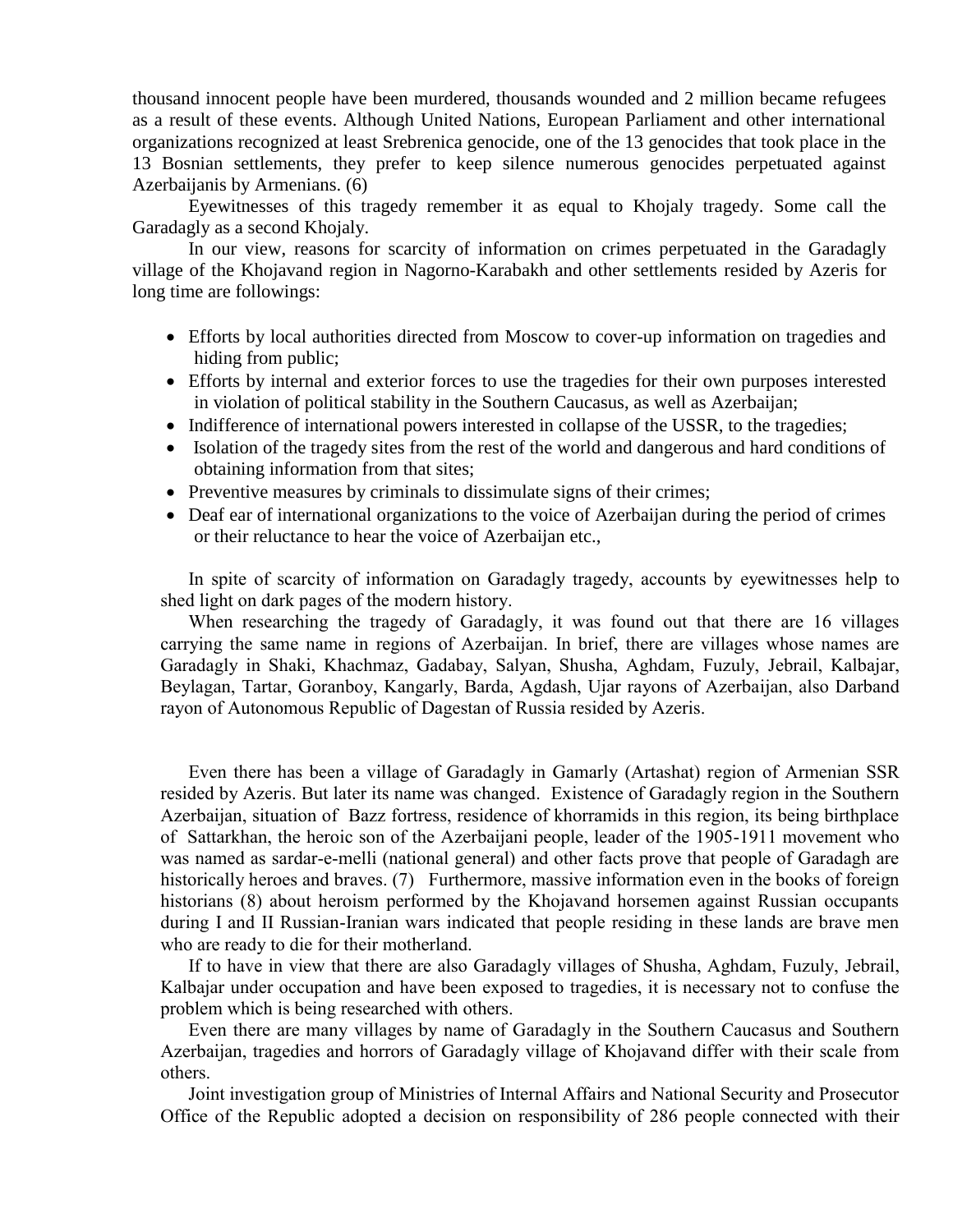crimes committed against humanity in Khojaly, Garadagly, Meshali, Baganis Ayrim and other Azerbaijani villages. 6 people have been found responsible by the joint investigation group connected with the Garadagly genocide. Activities are underway to bring them under investigation as accused persons. (9)

The above mentioned facts on Gardagly tragedy cover very few parts of the Armenian atrocities. Many are unaware of terrible eyewitness accounts on live burial of the residents of the village in silos by Armenians.

Publication of some books and articles on the tragedy of Garadagly village of Khojavand region in recent years is a positive case. (10) But there is an urgent need to boost these activities, uncover new facts hidden from public and publish and spread obtained materials in foreign languages along with Azerbaijani.

#### **I Situation of Garadagly before the tragedy**

Garadagly was a big Azeri village of 800 houses situated on the highway linking Khankandi and Khojavand (Martuni), in entourage of 14 Armenian villages. During the soviet authority the Azeri population of neighboring Varandapi, Bahramli and Khanliq villages were forcibly deported and their lands annexed to the Armenian villages.

Various provocations had been committed by Armenians against Azeri population of Nagorno-Karabakh, including Garadagly, in the periods of tsar`s Russia and soviets. One of them took place in 1967. In this year, Armenians slandered and made arrested three Azeris from Garadagly on purpose to instigate a conflict on national basis. Despite their acquittal, Armenian bandits burned those innocent people pouring gasoline on them in a plain day in Khankandi in front of watching eyes of soviet soldiers.

In the soviet period Garadagly had been united in one kolkhoz with Gagarza and Baravat villages resided by Armenians for sometimes. Only Armenians were being appointed to leading positions in the kolkhoz. Armenians were permanently violating the rights of people of Garadagly, keeping them aside from the leadership of the village and appropriating their salaries. In 1971, people of Garadagli appealed to government to be separated from the Armenian villages and to be an independent kolkhoz and achieved this goal. From that year people of Garadagly seceded and united in a kolkhoz named after Narimanov. During the secession the Armenian leadership of Khojavand region left no part from the estate of the previous kolkhoz for Garadagly. Garadagly people even were not allowed to use their ancestral lands. Finally, after hard struggle, they succeeded in getting some part of estate and 100 hectares of land in a place called as Bargiz Tapa. Although 30 km distant from the village, this field played an important role in development of the village.

In the 5th year of its independent activity the kolkhoz named after Narimanov became one of the leading economies of Khojavand (Martuni) region.

A meeting unusually held only in Armenian language in Khojavand on February 12, 1988, banned Azeri language there, offensive remarks by Armenians on Azeris after the meeting, holding of antiazeri slogans and the same activities of Armenians at the meeting of the activists held in Khankandi the next day got concerned all Azeri population of Nagorno-Karabakh, including Garadagly. After this, nationalist meetings and demonstrations started in Khankandi and all Armenian populated towns and villages of Karabakh.

At the wake of these events, a group of habitants from Garadagly village went to Agdam and demanded the region authority to inform Baku about the Armenian provocations and take serious steps. They also sent written appeals to the leadership of the Republic and USSR on Armenian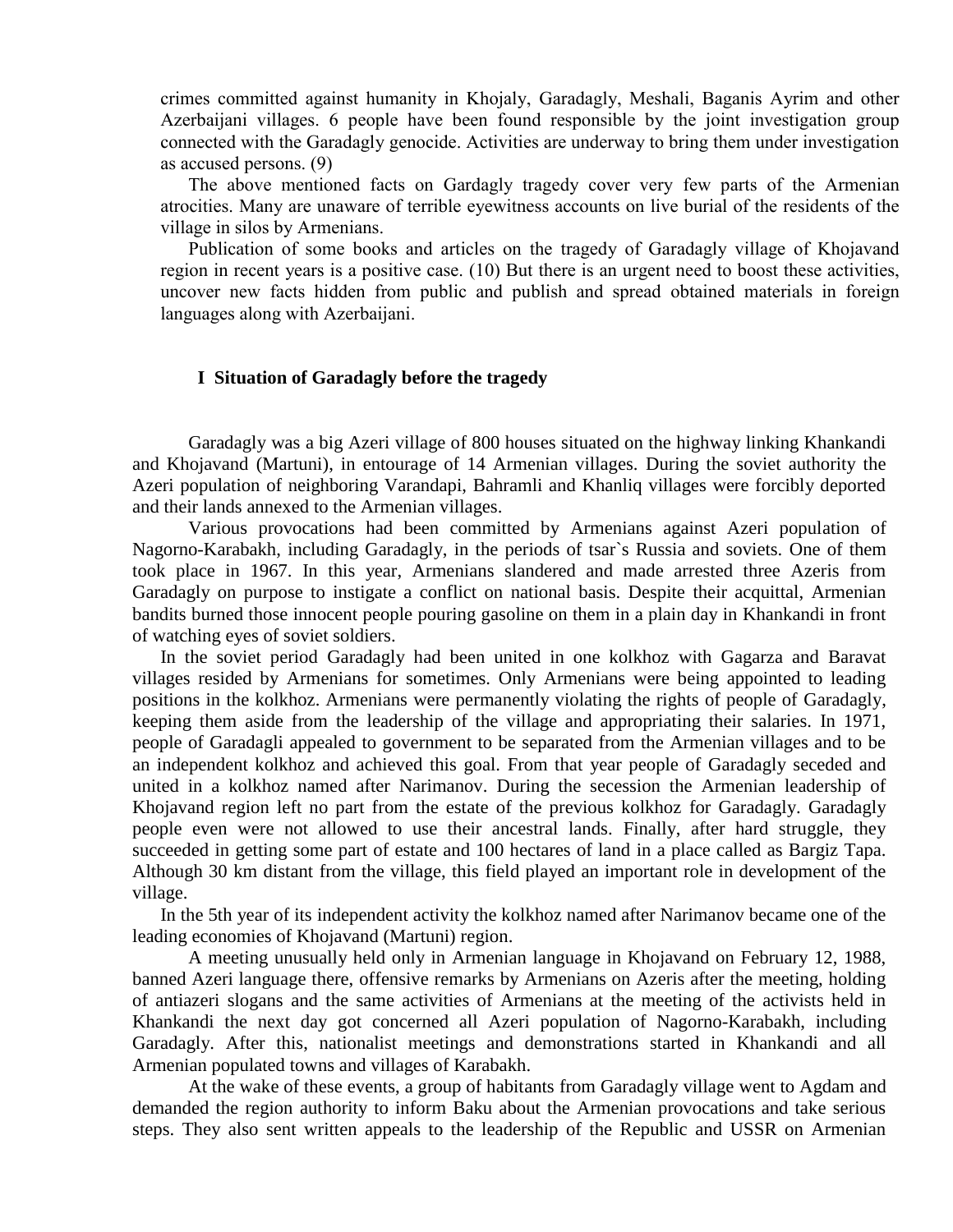provocations. Instead of taking measures, the authority sent complaint letters to the Armenian authorities of the region, thus making the condition of the people harder. Left on their fate by the leadership of the Republic as all Azeri population of Karabakh, the people of Garadaghli had to find a way out of their deplorable situation. Popular people of the village, Mazahir Agalarov, head of the Reserve Agency of the region, Nusrat Azizov, the only Azeri, working in the executive body of the region, Nobil Zeynalov, the principal of the school of the village, Jahid Mammadov, Soltan Bayramov proceeded to take some actions to protect Garadagly from Armenian provocations.

In such a hard situation of the village, Adalat Mammadov, a chief lieutenant serving in the soviet army, returned to his native village in response to the appeals of his compatriots in March 1988. Telman Tagiyev, a teacher of military at the school of the village, a reserve officer, Mammad Mammadov, Mohammadali Bayramov and other patriot sons closely assisted to Adalat Mammadov in organization of the defence of the village. Agalar Mammadov, a head of the cell of the Popular Front of Azerbaijan in Garadagly, played an important role in establishing of a voluntary defense unit. Passing of his defense unit under command of Adalat Mammadov closely assisted in founding defense battalion of the village. Although the volunteers of the village started to military trainings, lack of arms to defend the village created serious hardships. After beginning of Armenian provocations in Nagorno-Karabakh in 1988-1989, official authorities three times conducted arms confiscation operations in Garadagly, taking simple hunting weapons from the people. To get out of the situation, the population of Garadagly appealed to their friends and acquaintances from the surrounding regions and they obtained some hunting weapons and sent them to the defenders of Garadagly. Although late, the Azerbaijani leadership got interested in the Nagorno-Karabakh problem after some months of its beginning. At that time, communication of Garadagly with the region center and surrounding buildings was cut off and people from Garadagly were fired from their jobs. To resolve the problem, bake houses, shops and canteens started to function in the village. Affiliation of the sewing factory N 1 of Baku, sections of carpet sewing factory of Ganja and affiliation of Baku refrigerator factory opened in the village. Besides, construction of buildings for school, kindergarten, library, house of culture and hospital started. More than 60 new houses were built in sites allocated for young families. Some works were done for defense of Garadagly. Recruitment of 30 residents of the village by the Ministry of Internal Affairs of Azerbaijan SSR as militias for defense of the village, assignment of some staff from Agdam police to Garadagly by rotation increased defense capacity of the village.

From middle of 1989, Armenian provocations against the village intensified. On October 12 of that year, a group of Armenian bandits raided a cattle farm near the village, seizing the cattle and burning out the building of the farm and hays. Adalat Mammadov, Faig Tagiyev, Garib Mustafayev, Nazim Valiyev, defenders of the village reached the site and gave a hard repulse to the bandits.

 In December 1989, Armenians began to let down burning barrels full of gasoline from the surrounding mountains every night in order to intimidate and force to flee the population of the village. As a result of steps taken by defenders, this savage act of Armenians was rebuffed too.

 On January 15, 1990, nearly 15 Armenians came close to Garadagly and fired on nearby houses. Reaching the incident site and engaging first open combat with the Armenians, defenders repulsed them back. On April 10, 1990, Armenian bandits again attacked the village. Ilgar Aliyev, a resident of the village was badly wounded during the shooting.

On November 24, 1990, at 17.00 p.m., an escort of cars carrying a bride, was attacked by the Armenian bandits disguised in Russian military uniforms, killing 3 people from Garadagly. Surrounding the site of the incident, the bandits were not letting to take the corps, demanding coming of President Ayaz Mutallibov. After two hours, the people succeeded in taking the corps from Armenians with difficulties.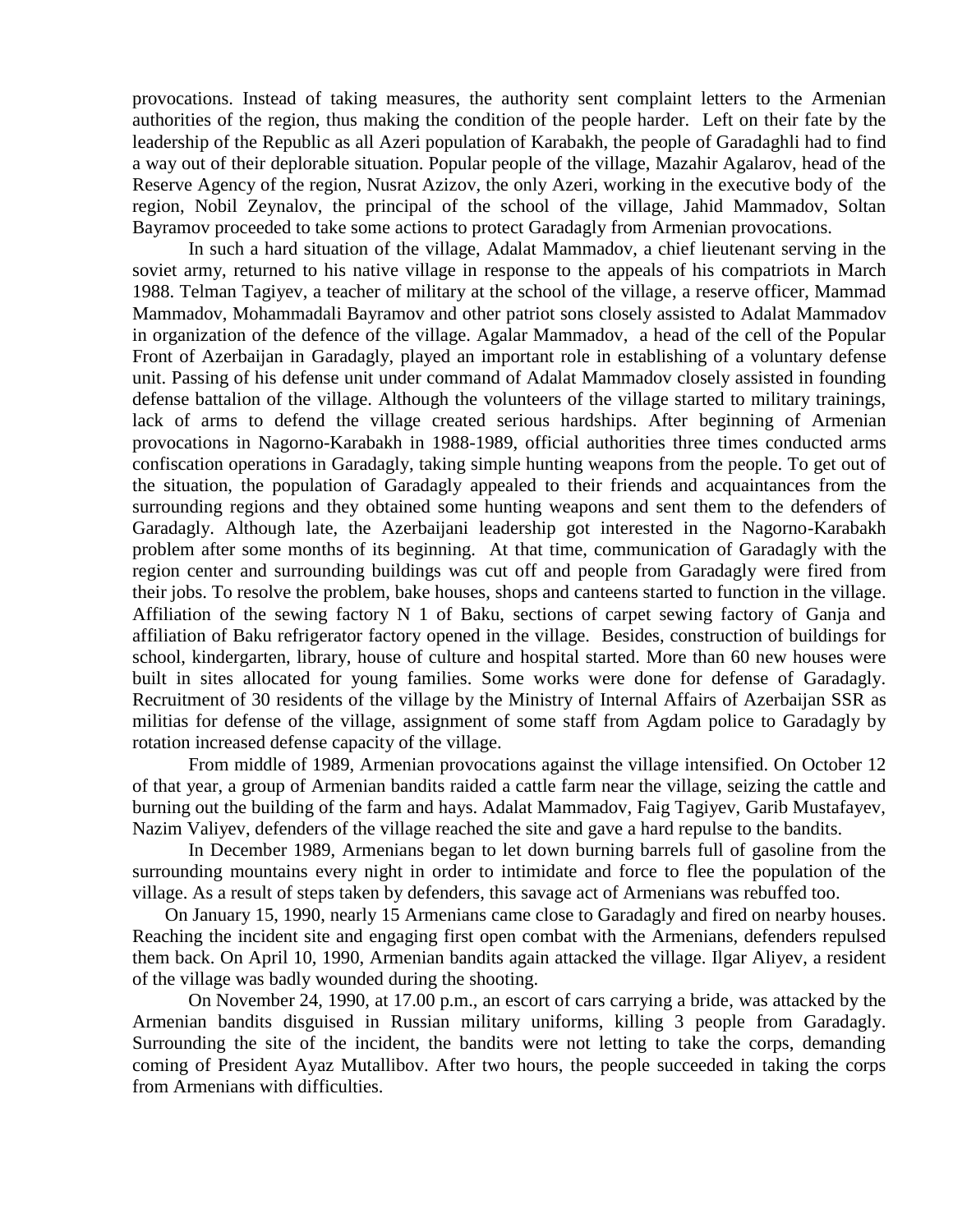After this incident, the defenders of Garadagly decided to build fortified defense posts, pillboxes and digging trenches around the village. 5 block posts were established and provided with reliable defense devices around the village.

Three block posts were established on the road coming from Khankandi. The post established at the direction of Khojavand region, entrance of the village was being considered as the first post for its importance. Nobil Zeynalov, director of the school undertook to provide this post with guards. Young people who had been pupils of his school and schoolchildren were guarding that post.

A block post established a little distant from asphalt road, not far from the kolkhoz agency was being considered as the second. Mirzali and Mazahir were responsible for this post.

Nazi, Garib, Telman, Vidadi and others were guarding the  $3<sup>rd</sup>$  post established on the asphalt road at the exit of the village.

The 4<sup>th</sup> post established at the direction of Kandkhura was also one of important ones. Most of raids against the village were being conducted from this direction. Faig, Rabil, Khudayat and their friends were on guard here. Finally, the 5<sup>th</sup> post was established on the river of Khonashen, dividing the village into two, in front of the gorge of Zinki. Brave sons as Mammad, Shamil, Algama and Aladdin were charged to defend the Zinki block post. From November 1990, armed guards were in charge of posts throughout the day.

A tragedy that took place in the beginning of 1991 worsened the situation. In January 10, Sultan Bayramov, one of well-known people of the village had left the village for neighboring Amrallar village to discuss the issue of common fight against Armenian bandits. While on his way back to the village, his "UAZ-469" with plate number of 53-55 AQT was suddenly fired on by Armenians at 4 km from the first block post. Although Karam Tagiyev, a driver of the car could drive away the car into the village, to save the life of Karam Tagiyev was impossible. He passed away because of the bullet wounds after 2 hours.

On Sultan`s burial day, news of murder of Salatin Askerova, a reporter, on the road of Lachin-Shusha reached the village. Becoming furious as soon as they heard the news, the population of the village set on to March to the villages of the Armenian bandits to protest them. But a group of defenders of the village succeeded to stop them telling that there was no use to go against Armenian bandits unarmed.

After these tragic events, the people of Garadagli made a plan of operation to prevent the Armenian provocations. The operation was being led by Adalat Mammadov. The operation group was made up by Ilgar Huseynov, Elmidar Bayramov, Telman Tagiyev, Eldar Dadashov, Rafig Guliyev, Garib Mustafayev, Mammad Mammadov and Mammad Mustafayev. Being divided into two groups, they gained control on road linking Khankandi and Khojavand from both exit and entrance. A car "UAZ" that was driving hastily from Khankandi to Khojavand, carrying 6 Armenian bandits was seized and destroyed by the defenders of the village. Thus, vengeance of Sultan Bayramov, Salatin Askerova and other martyrs was taken on the bandits. Armenians accompanied by the Russian militaries, took their corps from the forest only after 3 days. After this, Armenians stopped to use the Khankandi-Khojavand road. In this revenge operation, defenders of Garadagli seized 6 foreign made automatic guns, one hunting rifle and many bullets.

On March 9, 1991, Armenian bandits suddenly attacked a cattle farm near the village and murdered two people. On June 28 of the same year, the village of Garadagly was fired on by Armenians with canons, machine guns and automatic guns at 1 a.m. Some houses of the village were set on fire, some were destroyed. Women, olders and children were forced to shelter in basements to get protected from the fire.

At that night, the greatest tragedy took place at the farm situated in Varandali site, 5 km distant from the village. Along with firing on the village, the bandits rushed into the houses at the farm and shot dead six innocent workers of the farm and threw them into one of the burning houses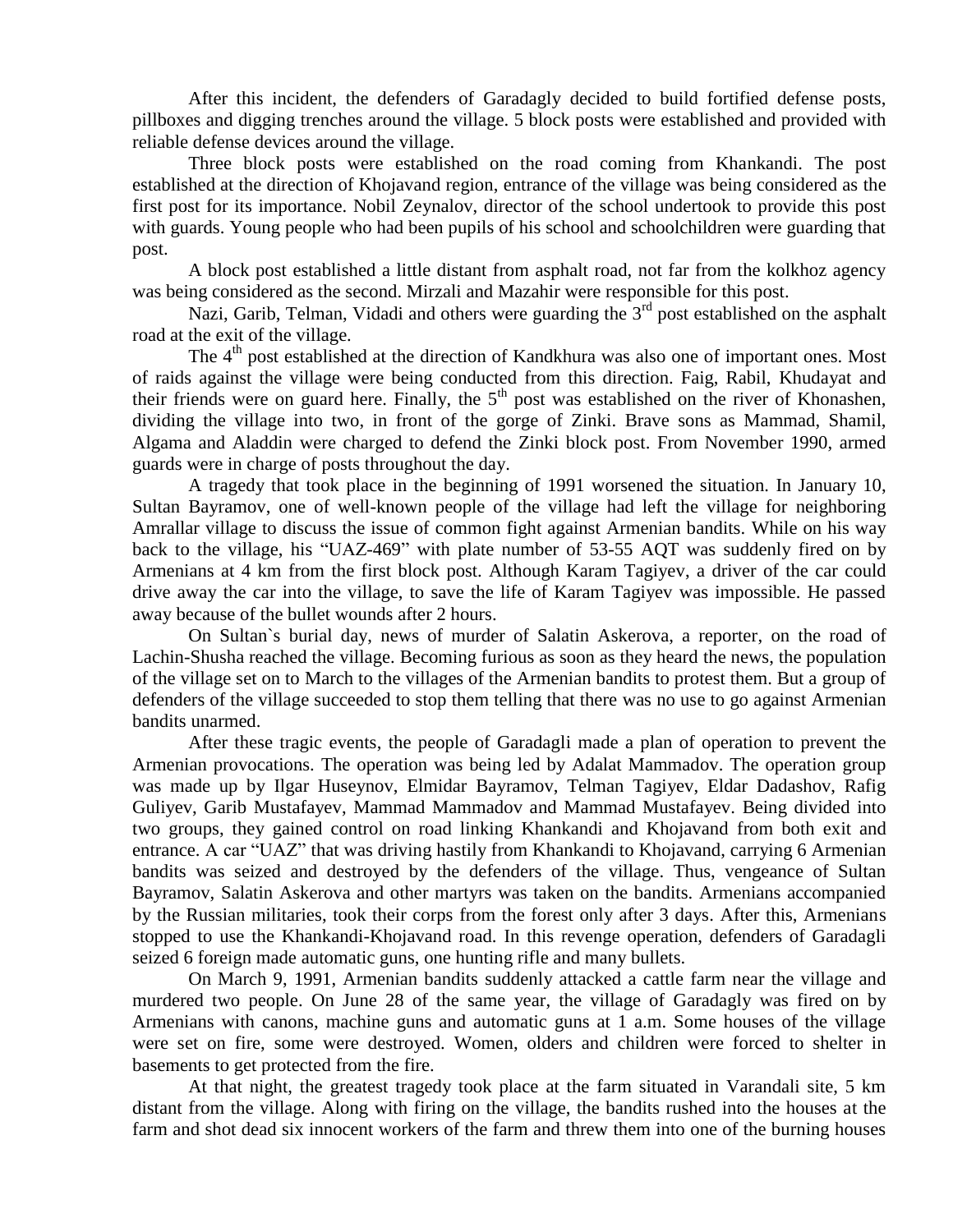in order to dissimulate the crime. After this, they moved aside and kept firing on until complete burning out of the farm.

The people of the village led by Bayverdi Novruzov, came to the site of the incident and succeeded in pulling out corpses of the three people burned out and holed with bullets. After putting off the fire of another room, wholly burned corpses of three people were found out.

After three days of the burial of the martyrs, Ruzigars Mammadov made an operation plan together with 2 officers of the police of Agdam. They get armed, moved towards Armenian village of Kandkhurda and kept a position near to one of control block posts. They took revenge on a commander of Armenian armed men when they appeared for check-up of the block posts at night.

Here are the accounts of Chingiz Mammadov, Karam Agalarov and Shafgat Mammadova, residents of Garadagly, on hard days of the village:

"September 8, 1991, was the election day of Ayaz Mutallibov as a president. The people of Garadagli were voting at polling station in the morning. After the voting, the residents of the village got in a bus in front of the polling station and left for Agdam for shopping. When returning back, the bus was fired on with automatic guns from all sides at 3 km from Khojavand and 2 men, 6 women were killed, 23 wounded from 40 passengers. Wounded people urgently were taken to the hospital of Aghdam".

After the bus tragedy, on September 25, at night, Elnur Suleymanov, Khanali Huseynov and Rayet Quliyev, 3 of brave youngs of Garadagly got armed and got rear side of the village of Ashan seized by Armenians. They moved close to the village, firing on and killing three armed Armenian militaries who were taking a walk at the outskirt. Although Rayat received a hard bullet wound during this operation, his comrades saved his life taking him to the village through the forest, then to the hospital of Beylagan.

After the incident of September 8, 1991, Mazahir Agalarov, Nobil Zeynalov, representatives of the people of Garadagly together with 20 people from there went to Baku and met with president Ayaz Mutallimov informing him of the hard situation of the village.

A. Mutallibov promised them to be personally busy with the defense of Garadagly and after 3-4 days a group of 11 militaries were sent to Garadagly. They were located in the house of Abbasov, situated in the upper part of the village. The defenders of the village succeeded in preparing and carrying a revenge operation together with that group. A band of 21 men attacked a farm of strategic importance and guarded by many armed Armenian bandits, rendering harmless three of them and forcing the rest to retreat to the neighboring Armenian villages.

But after nearly one month, a mysterious call back of the militaries sent for assistance to the defense of the village worsened hard situation of Garadagli more.

#### **II Occupation of Garadagly**

Date of occupation of the villages of Khojavand region resided by Azeris and other facts prove that civil population struggled and fought to the end for their lands. Although they were alone and helpless, performing heroism and bravery in unequal combats with military units of the enemy, the local population resisted heroically against the enemy more than 5 years for their motherland. Beginning of provocations from February 1988, occupation of the villages of Tug and Salatakin on October 30, 1991, Khojavand region November 19, 1991, village of Nakhullu on January 10, 1992, Garadagly on February 17, 1992, Muganli, Amirallar, Kuropatkin on October 2, 1992, Khatai on August 20, 1993, Gunashli on August 23, 1993 are evidences for that.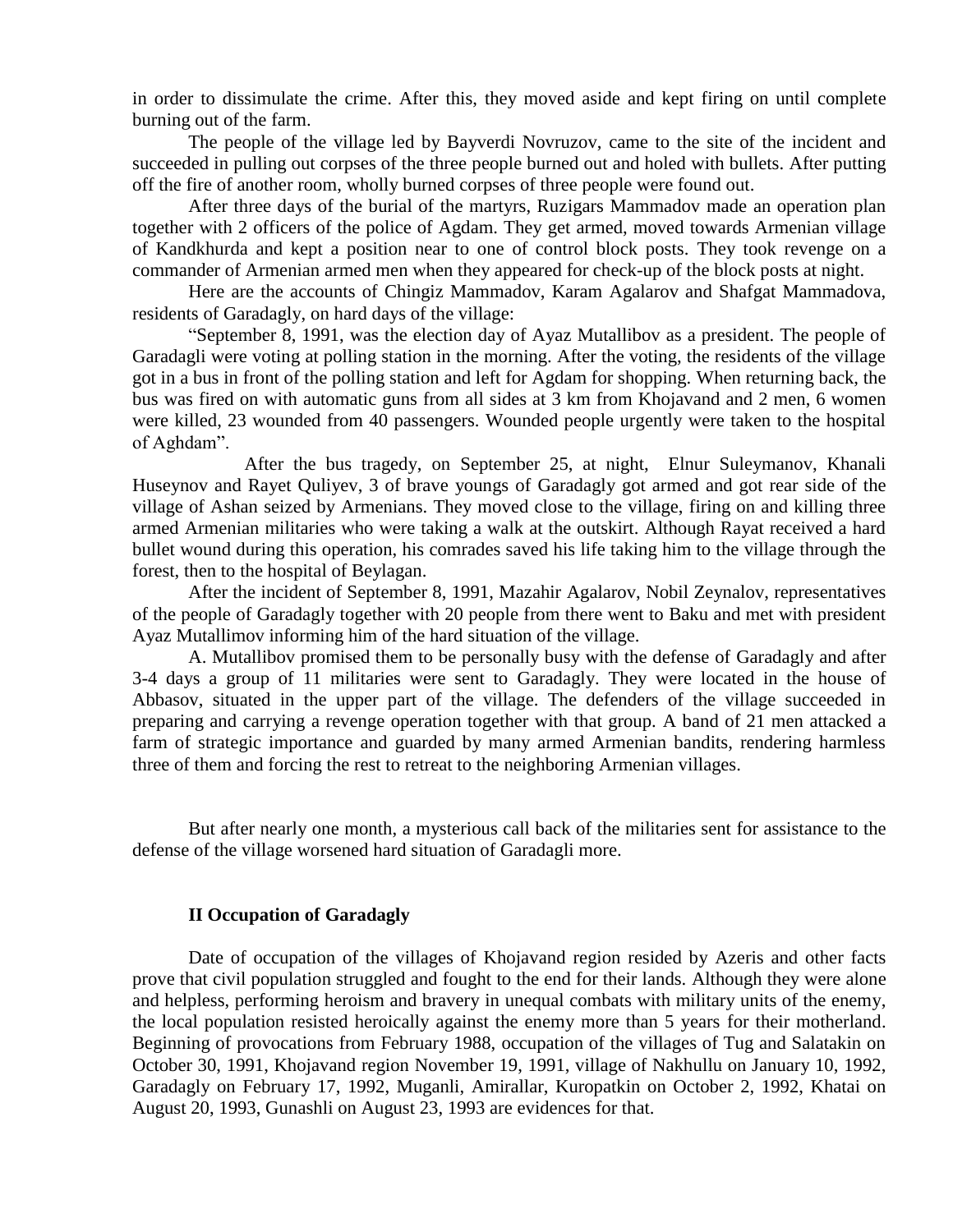Situated between Khankandi and Khojavand region center, Garadagly had been continuously attacked by bands of Armenian bandits from the very beginning of the Nagorno-Karabakh conflict because of its being encircled by Armenian villages. Garadagly had been attacked 305 times from February 1988 until February 1992 excluding some gunfire from surrounding heights. In all these combats the village had suffered from casualties. One of favorable conditions for Armenians to commit inhuman atrocities in Garadagly was that the village had been cut off from land communications with other Azerbaijani settlements and it had no air communications because of intense fire on Azeri helicopters over the village surrounded from all sides.

From summer of 1991, an operation for evacuation of civil population from Garadagly had almost been completed. Garadagly was being defended by 125 men on the eve of occupation. Only 14 of them were from the National Army arrived from Agdam and 70 were combatants of the local self-defense unit. Along with them, 17 men aged more than 60 and 13 schoolchildren had stood ready for fighting arms in their hands. 11 women aged more than 50 had stayed voluntarily in the village assisting their husbands, sons and brothers. Hero Azerbaijani women, Zivar, Sitara, Tavar, Garakmaz, Mina, Minara, Seadet, Mirvari, Minaya, Gular and Haqiqat were closely assisting to those 125 from December.

Hit of an helicopter carrying also state officials of Azerbaijan over Garakand on November 20, 1991, increased concerns of the local population more. Communication with the encircled village was possible only by helicopters. After this, helicopters landing in the village began to carry a part of the population of the village to safe places. Armenian armed units were attacking the village almost every day and defenders had to answer them with fire from every direction.

On January 8, 1992, Armenians conducted a massive attack on the village. Fighters of the National Army and voluntary defense unit rebuffed the attack and forced the bandits to retreat. In this combat, Aligismat Karimov, Alov Azizov, Namig Huseynov, Arastun Mammadov, Ilgar Huseynov performed heroism, rendering harmless numerous Armenian armed men. Although wounded in the combat, Mazahir and Hidayat were taken to the hospital of Agdam by helicopter landed in the village on January 8, to save Mazahir's life was impossible.

On January 12, the bandits did not let a helicopter to land in the village that is why it was obliged to drop food and ammunition on the village and return back. But a little later, another helicopter landed in the village with difficulties, with the martyr Mazahir's friends who took an oath to take revenge for him. A fighter of the National Army Eldar Arazov was also among them.

But forces were not equal. There was a lack of fighters, armours and ammunition. The enemy, armed with a canon, "Qrad" rocket launcher, BMP, automatic, machine guns etc., had big advantages in human forces and arms.

Alarming voices of the people of Garadagli was being heard throughout the country by a portable radio transmitter. Radio operators Zahid Khalilov, Imran Huseynov and Haqiqat Huseynova had served great for this. But the leadership of the republic at that time depending on Moscow, was turning a deaf ear to the alarm of Garadagli, taking no practical steps.

On January 15, 1992, the people of Garadagli made a last appeal to the people of Azerbaijan and this appeal was announced by radio transmitter for several days. Here is the text of the appeal:

" Atrocities of the history cannot shake even a little, the heroic sons guarding the land of Karabakh, struggling bravely survive the hardest tasks of the time. There are four years that Garadagli, a pearl part of Karabakh is being guarded by fearless sons, despite becoming a target of the enemy. The people of this forgotten village, which is not kept in our memory for years, live the hardest days of their lives. Houses and various administrative buildings are being set on fire, innocent people murdered and their properties looted. In brief, the village is under intensive attacks by the Armenian bandits. The enemy wants to seize this fine, strategically important position. Because Garadagly had cut the road between Khojavand and Khankandi and hindered their movement by this road forever! After occupation of Khojavand by the units of the bandits, situation in Garadagly aggravated more.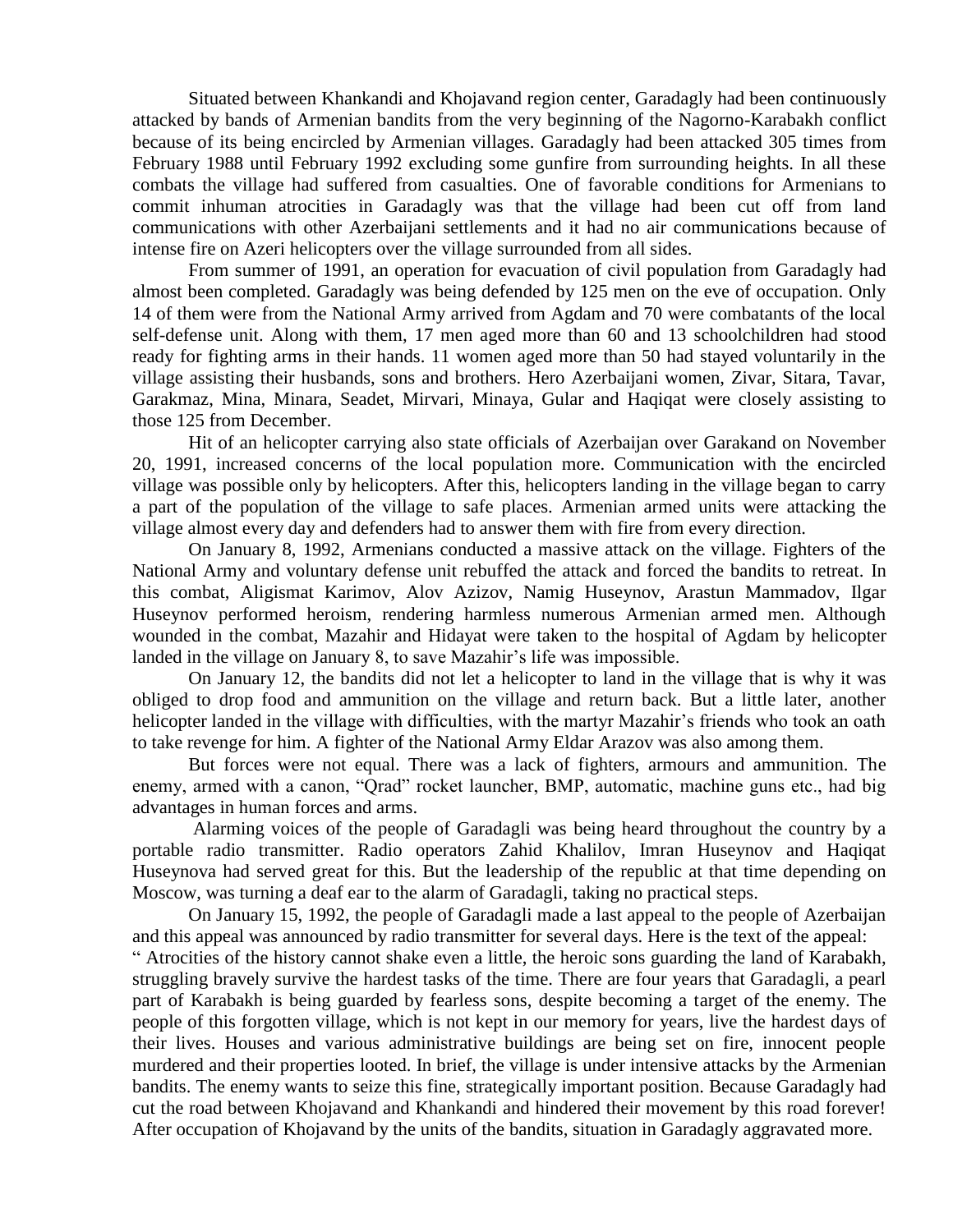My dear nation! If you have even a glimpse of honor and dignity in your blood, please, don`t stop struggle for freedom of Karabakh! Otherwise it could become a den of bandits with your own hands".

In the early morning of February 15, Armenian armed units attacked the village of Garadagly from all directions. Fighters from the neighboring Armenian villages, mercenaries, Russian officers and soldiers of the 366th Russian regiment also took part in the attack. But they could not get close to the village easily. Nobil Zeynalov, principal of the local school, Khanali Huseynov, a military official and Altay Hasanov, a fighter of the voluntary defense unit, were guarding the first block post. The fighting was very heavy. The hero women of the village were carrying ammunition and food to the fighters under intense fire, giving first aid to the wounded and achieving in their returning back to the battle. Falling of mother Zivar, 74, in this battle, increased the hatred of defenders to the enemy more. Suffering a lot of casualties that day, Armenians retreated. But the next day the enemy again attacked the first post. Teacher Nobil and his friends of arm killed 11 Armenian bandits in bloody fighting. Not succeeding in seize of the pillbox heroically defended by the defenders of the village, Armenians began to shell the position of the defenders with incensing shells. Continuing to resist heroically within fire, the fighters of the first block post did not give up their positions until the very end. They fell martyrs fighting for their native village. At night of February 16, defenders of other posts, Gara, Novruz, Damir and Aligismat sneaked close to the first post and took the corpses of the heroes to the headquarters. Although it was hard, they were buried under direction of Mohammed, a father of martyr, as heroes.

Eldar Arazov was one of our sons who fought heroically and fell in martyr on the same day. He hit two pieces of enemy`s military hardware and silenced fire positions with a rocket propelled grenade. Eldar Arazov fell martyr for the motherland taking revenge on enemy for his friend Mazahir. Arig Bayramov was also one of our sons falling martyr on that day.

The fierce battle had continued for five days. The last day, ammunition of the defenders of Garadagly was due to running out. In spite of their appeal for aid at the last moment, no aid came. Running out of bullets, the fighters gathered in the administrative building of the kolkhoz.

Wounded and corpses of the fallen fighters were also brought to the headquarters. A battle for the headquarters continued until the morning of February 17. In the morning, the fire against the enemy from the headquarters weakened. The hero fighters kept the enemy in distance by individual fires. The last bullets were already being shot. Feeling this, the Armenian bandits moved close to the headquarters and started to shout in Russian with megaphones: "Get out, drop your weapons, valuable things, documents and stand in one rank" uninterruptedly. Thus, left in his own fate by the leadership of the Republic, the village of Garadagly was occupied despite heroic resistance of its residents.

### **III Eyewitnesses of the tragedy**

 Vidadi Huseynov, a Garadagly resident, an eyewitness of this event, taken hostage along with 118 residents of the village by Armenians and later rescued from grip of the enemy thanks to heroism by Telman Tagiyev, remembers:

"When Armenians took us as hostages, there were a group of doctors in smocks. Armenian soldiers demanded our watches, money and valuable things. They searched 15 people. They did not continue searching. Two trucks, "Ural" and "Kamaz" were there in the yard of the building of the administration of the kolkhoz. We were ordered to move towards the trucks. One Armenian officer ordered olders and women to "KAMAZ", youngs to "Ural" covered with a tent. I helped Avtandil Nagiyev, 14, a schoolboy to get in the truck and myself got in after everybody. There was no seat to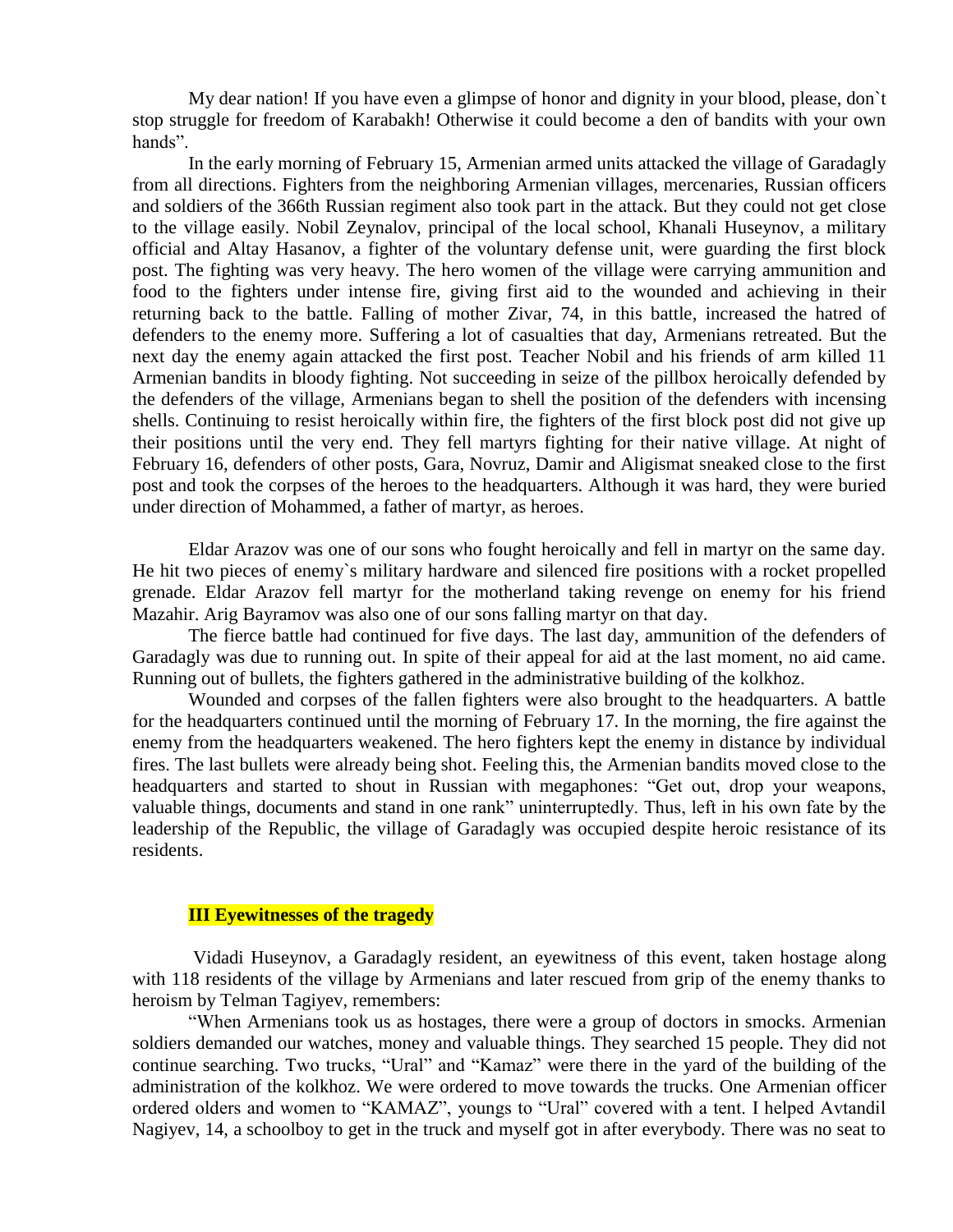sit, so Faig pulled me to himself and I sat on his knees. Suddenly one middle aged Armenian wearing in civil came close to the truck and said: "I have to kill three turks here". Then called Eldar with his name. As soon as Eldar Dadashov got down, he shot him from his head from pistolet. They made one person to get down from another truck and also shot him dead. After this, none answered when they called. The trucks started to move. We passed by Baylik garden, after this mulberry garden. The trucks stopped next to silos. Armenian officer approached to "Ural" which was being driven behind and ordered 10 people to get down and opened the cab. I was first to get down because I had sat in the rear. Following me, they made 10-15 young fighters get down. We knew why they made us get down. So, we opened our chest and shouted: "Shoot, you, bustards, all the same you will be revenged on! You will be expelled like dogs"! Hearing this, 10-15 Armenian soldiers and officers took their arms on their chest and got ready to fire on. I was standing at the wayside. Armenians had gathered at the left, close to the back of the truck. Brave sons, facing death, were standing right to me. The last one coming to us was Telman Tagiyev. As soon as reaching me, he suddenly turned towards Armenian and walking 3-5 m threw a grenade which he had in his hand to the midst of them. Armenians not succeeding to escape, the grenade exploded. The explosion threw me into a brook covered with bushes near to the wayside. I lost my consciousness because of the debris wounds and blast. It happened nearly 14.00-15.00 p.m. When I regained consciousness I saw that it was dark and I was in blood. By recovering consciousness I could define where I am and all what happened. In the middle of the night, I stood up and could reach the village of Abdal Gulabli of Agdam through the forests. Later I knew that surviving Armenians fired on armless people in the truck, murdering 33".

Another eyewitness of the incident, Aslan Tagiyev, father of Telman Tagiyev, witnessed heroism of his son Telman while being taken to Khankandi, on the road and was returned after 2 months of Armenian captivity. Aslan Tagiyev remembers the incident as following:

"On February 14, Armenians surrounded and shelled our village. There were more defenders in the village at that time. Nearly 90 brave and young guys in trenches were repelling the attacks of Armenians day and night. Telman, my son, along with 15 people was fighting at the block post number 3 in direction of Gagarza. I know of their heroic fighting, because an Armenian fighter who was taking us as prisoners said: "The guys from the block post your son was from killed 64 of us". Telman was a military. He was very good at shooting. He was very rarely missing the target. On the 3<sup>rd</sup> day of the battle, February 16, bullets were due to run out. There were no reserve ammunition in the headquarters. Nearly at 20.00 p.m. Adalat Mammadov, commander of the battle ordered the fighters of the all block posts to be gathered in the headquarters. The defenders one by one retreated and gathered in the headquarters. Telman also came there. After this, a fierce fighting followed with Armenians got to the yard of the headquarters. The fighting lasted until morning. The defenders were shooting their last bullets. Sensing this, Armenians rushed into the yard of the headquarters. The fighting continued until 10.00 p.m. morning. There were no bullets to be shot from our side. Armenian commanders ordered from the yard in Russian and Azeri: "Get out and surrender". I came to the spot where Telman was. He was standing in uniform with pride, his head up. I thought his being in uniform could stir-up Armenians. So, I quickly took off my leather jacket and old pants, handed them to Telman demanding to disguise. He obeyed, giving me his uniform and put on the dresses which I gave. At this moment, I saw him hiding a hand grenade in the clothes. I said, my son, if they find this on you when searching us, it will be your end. Put it aside. Telman said in a fragile voice: "No! Father, I will need this. The battle is not over yet. It is all the same, Armenians know who I am".

Armenians from outside were repeating their demand uninterruptedly in an angry voice. Our commander Adalat Mammadov came back from negotiations with Armenians. After 5 minutes of consultations it was decided to get out. We were getting out one by one, dropping our weapons next to the door and standing in a row. It was again ordered to put down weapons, documents, money or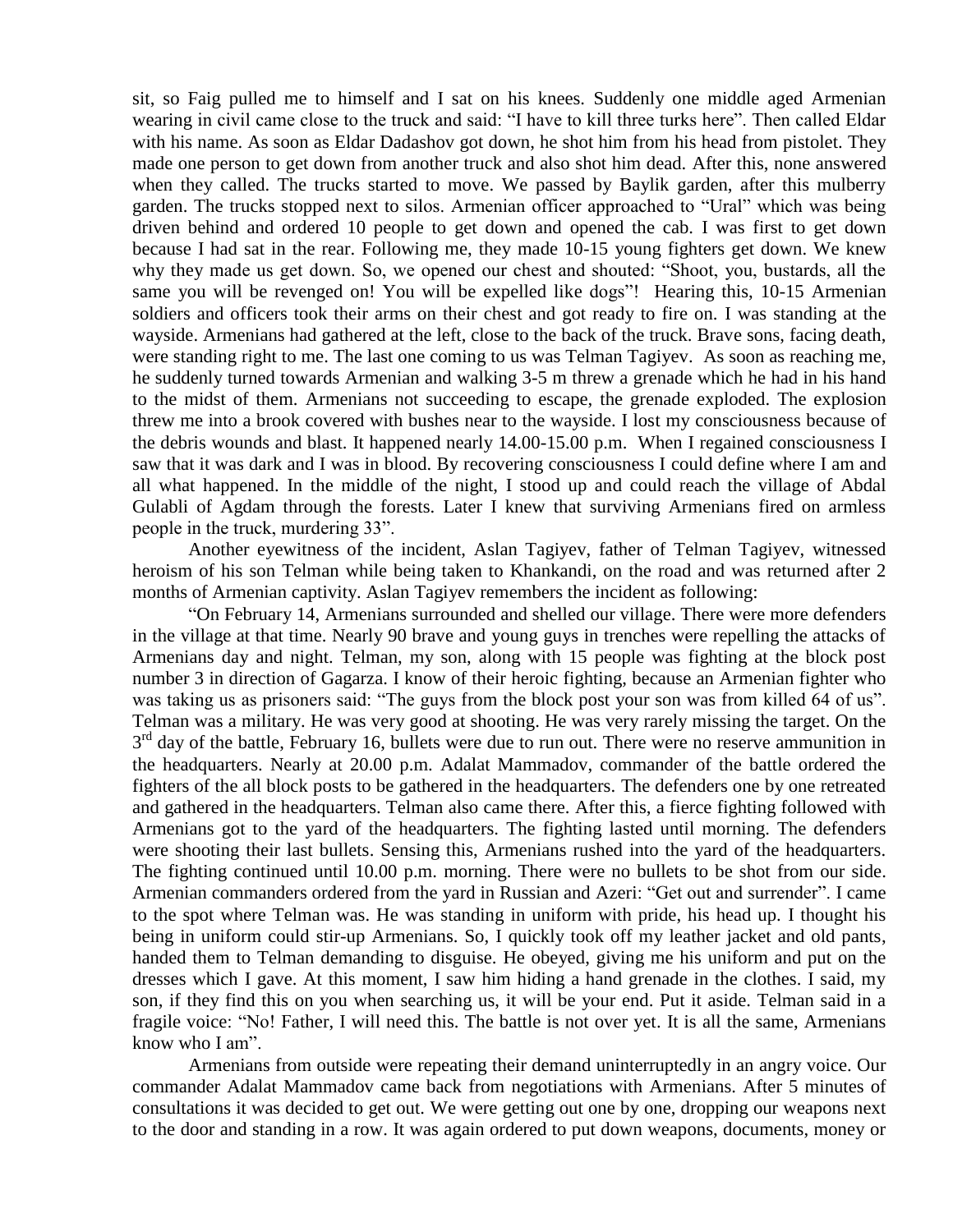valuable things. There was a big pile from money and documents. They started to search us, beginning from those standing behind. Nearly 15 people were searched but nothing was found. They stopped searching before Telman's turn came. I was a bit quiet.

There were two trucks, "Ural" and "KAMAZ" in the yard of the headquarters. They ordered youngs to "Ural", olders and women to sit on "KAMAZ". I wanted Telman to get in "KAMAZ", but Armenian officers objected. Another Turkish speaking Armenian officer approached to me, telling to handle him my jacket. I gave it to him and put on his old one. After this, he again ordered Telman to get in another truck. I again wanted to approach him to beg. But Telman said, "No, father, don`t beg him" and got in "Ural". Everybody got in trucks. Our wounded were sprawling on the ground. None cared them.

The trucks were ordered to move. They did not drive even 100 m and were stopped by demand of the people from neighboring villages. Then one person from every truck was got down and shot dead in front of us.

The trucks started to move again. Many Armenian men and women had gathered in a place ahead called a mulberry garden. The trucks again stopped when reached them, near the silos. We were 20 m of ahead from the truck carrying youngs. We heard voices of Armenian commanders: "Get out of the trucks those, who want to die in his motherland". At the same time, two Armenians fired on from automatic guns to the truck carrying youngs. Then some of them got out of the car. I saw Telman also got out. When down from the car, he looked at me. I did not know what he meant. Looked through the people. Suddenly ran to the place where Armenians had stood in a mob. In a glimpse of an eye, he smashed himself into the Armenians. 10 Armenians were blasted into pieces in front of our eyes. Some of them fell wounded. Telman himself died of debris wounds on the ground. Surviving Armenians shot dead 33 people as soon as regained situation. I still remember shouting of our men of courage "Long Live Azerbaijan", "Allahu Akbar" (Allah the Great).

Finally, the trucks started to move towards Khankandi. I stayed in Khankandi as a hostage for two months. Armenians killed our sons of courage in custody with tortures. 48 women, older and children were released from captivity in two months. The corpses were buried in silos at the place of killings. Later we could get out 14 corpses from there and buried them. I know their place of burial. As soon as Karabakh gets liberated, I will dig out their bones and bury them decently. Long live life. Long live our men of courage. We shall be victorious".

Hagigat Huseynova, another witness of the events was serving as a signal officer before. But communication had been cut off in the last two days and there were no hope for aid. After this, H.Huseynova taking up an automatic rifle, participated in the battles against enemy, nip and tuck with her husband. Here is Hagigat Huseynova`s story on the events:

"We assisted more than 100 men for nearly two months. We had to do much more than men. There was a day that I used tandoor 12 times to bake. It is not easy to wash so many clothes with hands. Yet, it was needed to sew their tearing and repair them. My main job was communication. Walking under fire, I was providing communication between the block posts by a portable radio transmitter and reporting out. I was begging the whole Turkish world to help us. I never gave up hoping. In the end, after five days of bloody skirmishes, the fighters' bullets were due to run out. Every fighter had 5-6 bullets. Adalat Mammadov, a commander ordered gradually to gather in the headquarters. On evening of February 16, everybody gathered in the headquarters. Fighting until morning, we kept Armenians in distance. On February 17, in the morning, Armenians rushed in the yard of the headquarters. They demanded a delegate to negotiate. I said not to reply, there is no hope for truce. Despite this, Adalat and Alik left out for negotiations. After 10-15 minutes, Adalat came back upset and said that they promise to accompany us from Khojavand and see off to Agdam. I said that it was a lie, you could not believe Armenian promise. Every fighter had kept one bullet for themselves. Everybody was ready to shoot himself dead. Then Alik came. He said that Armenians gave a word of man to see us off to Agdam. I saw that everybody agreed. Then I protested them not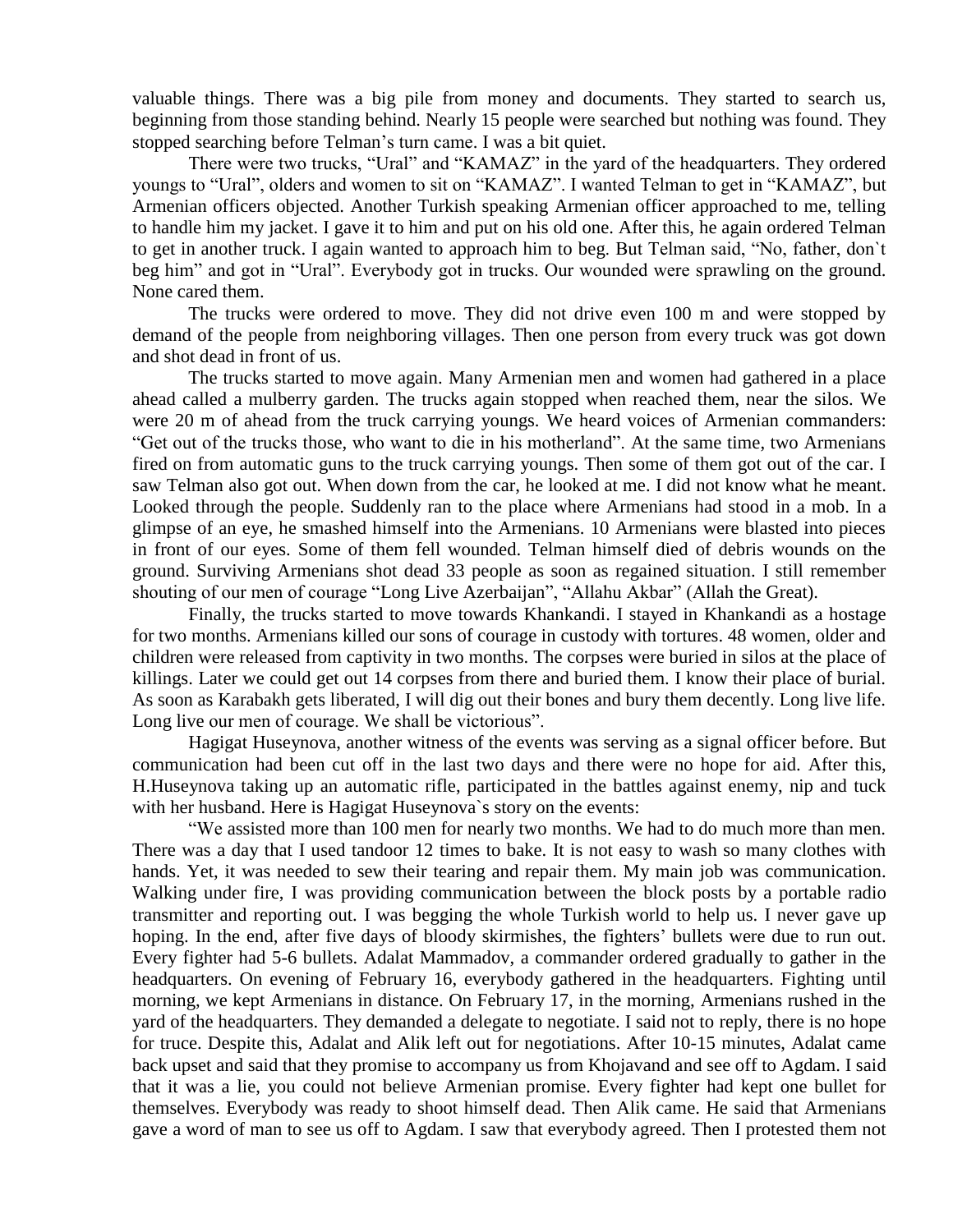to believe Armenians words. I seized arms of a commander of policemen from Agdam, begged him to shoot me dead if we surrender, because I didn't want to stay in Armenian captivity. He hesitated. I said to him "if you don`t want your mother stay in captivity as a son of honor, don`t hesitate, kill me". I seized his hand, raised his automatic gun and pointed its barrel to my chest. His finger was at the trigger. When he wanted to pull, Imran, my husband came close and said: "My son, don`t shoot Hagigat in front of my eyes". I cursed and insulted all of them. Took up my rifle and stood up. Getting ready to fight said that "we shall fight until the end".

Finally, we had to get out one by one. When we got out, Armenian commanders ordered to drop the weapons down. Then I became sure that Armenians wouldn't see us off to Agdam. I had got out with a rifle in my shoulder and a cartridge belt on my waist. I ignored angry glares of Armenians. Arastun, one of the fighters did not give up his weapon. He beat his weapon against a wall, broke and threw it away. He said he wouldn't give an arm to an Armenian. Some of other youngs also did the same. Thus, 118 defenders of Garadagly were captured. Armenians made older, women and youngs get in different trucks. The cars started to move. Along the way, the militaries taking us were stopping the cars and shooting our young guys in front of eyes of Armenian people gathered to waysides. Arastun, Nabi, Nahid and Ibish accepted death with dignity. They were opening their chests, shouting "shoot scoundrels, let our blood be shed on the soil of Karabakh", "You will be expelled like dogs from here", and giving their lives.

Ilgar Aliyev, another witness, resident of Garadagly recounts: "Ilgar Huseynov, father`s name Gardashkhan, was born in 1958, in the village of Garadagly of Khojavand region. He was captured by Armenians during the defense of his village within the defense battalion of the village. He remembers the events as following:

"There were only 5 Azeri villages in Khojavand. One of them was Garadagly, among 41 Armenian villages, situated 13 km far from near Azeri village. All these villages had been occupied by November of 1991 and Garadagly had been blockaded. After Armenian occupation of Garadagly, they killed 33 residents of the village. After killings, they threw the corpses into the silos near a site called Baylik garden and buried there. Armenians were shooting the residents of the village dead, throwing still alive bodies into the silos. I and more than 100 people of Garadagly had been taken as hostages. We faced horrible tortures on the road. Armenians killed two residents of the village by crushing their heads with a sledge hammer. First, we were taken to the village of Lingin. Three of us were shot dead there, 12 in the village of Malibayli. In Malibayli they made everybody get out of the trucks and walk until Khankandi. We were facing insults of Armenians throughout the way. 8 residents of Garadagly died of hunger in the prison of Khankandi. I was in prison of Khankandi when Armenians occupied Khojali on February 26. On the same day, Armenians took more than one hundred people to the prison. Then I knew that they were residents of Khojali and this town had been occupied. Next day, they beheaded more than 60 people from Khojali in front of my eyes. There were women and children among them". (11)

Oruj Aliyev, a resident of Garadagly, remembers the events that he witnessed as following" "I was taken a prisoner on February 17. Half of my relatives were killed on the way. They forcefully pulled out my teeth in prison. I was being beaten and tortured by Armenians almost every day. On March 17, of the same year, I was exchanged by Allahverdi Bagirov`s assistance. The representatives of the International Red Cross Committee did not visit the hospital even once, until that day. Armenians were selling out internal organs of healthy Azeri hostages and prisoners. I was told of this by an Armenian whom I knew before".

According to O. Aliyev, Robert Kocharyan, President of Armenia, led the operation of seizing Garadagly and murders which took place there. He said that he heard this when a patient of the hospital in Asgaran. [1]

Information varies on casualties, wounded and captured people in the tragedy of Garadagly. One of them reports brutal killings of 54, taking hostage of 50, loss of head of 42 families, orphaned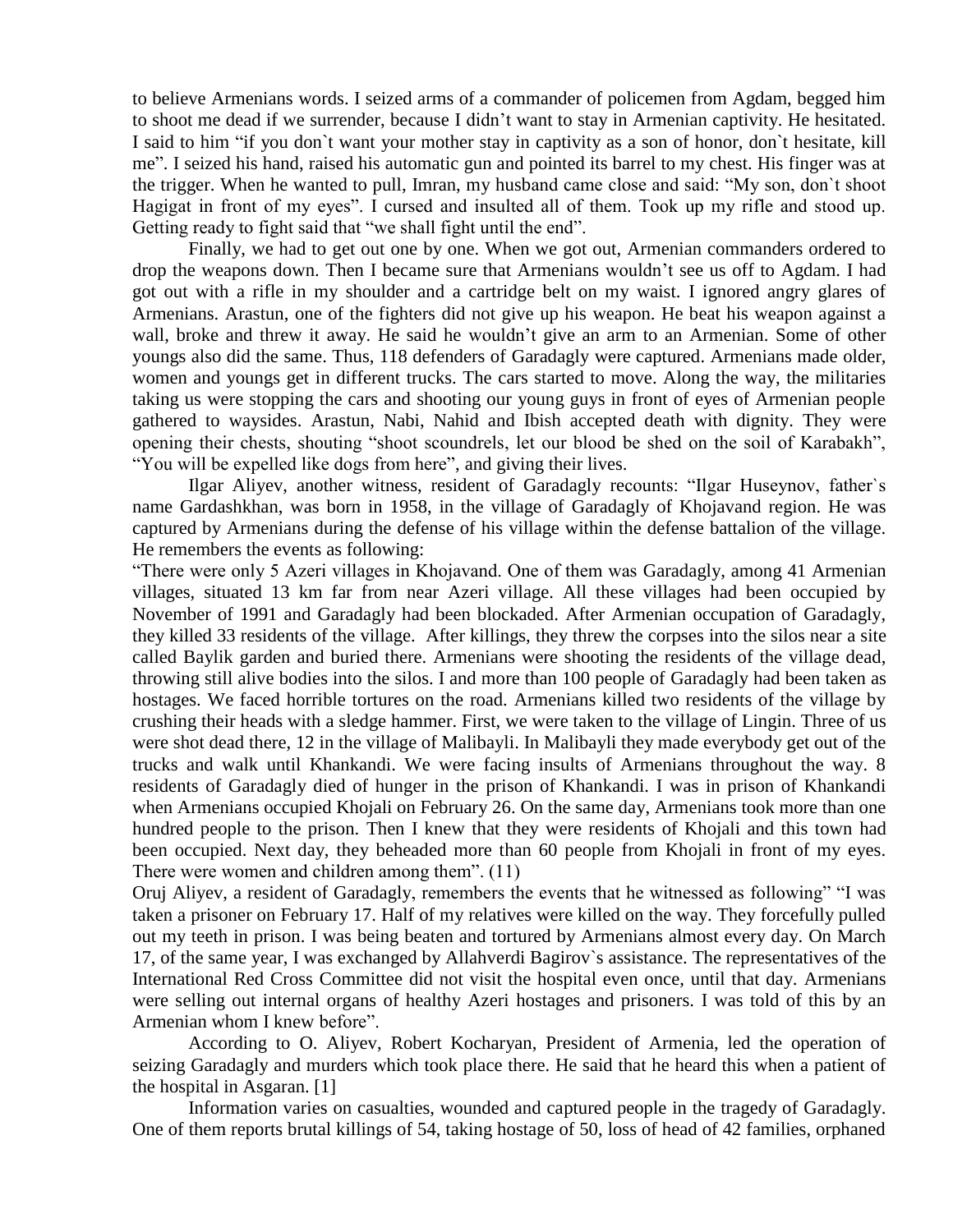children 140, in general, fall in martyrs every resident from 10 of the village (12). Another one says martyrs 90, lost 6 and captured 9 (13).

In our opinion, the difference is due to large scale of the tragedy, facts coming from verbal sources and absence of official investigation. Hence, there is an urgent need to an official investigation in this field.

Following are the names and surnames of those who fell in martyrs, taken hostage, then brutally murdered with tortures and whose fate are unknown so far:

**Martyrs of Garadagly** – Tagiyev Bakir, Mammadov Tohid, Shirinov Iltifat, Shirinova Garagoz, Huseynova Sabiga, Huseynova Makhmar, Quliyev Aloglan, Quliyev Gunduz, Quliyeva Nazenim, Huseynova Rahila, Huseynova Rakhshanda, Huseynova Qanira, Huseynova Gulzanda, Babayeva Valida, Zeynalov Nobil, Huseynov Khanali, Hasanov Altay, Dadashov Manaf, Huseynov Asgar, Bayramov Rashid, Rustamova Zivar, Bayramov Arif, Dadashov Eldar, Huseynov Shahmurad, Huseynov Damir, Huseynov Fadail, Karimov Aligismat, Dolukhanov Rahim, Tagiyev Telman, Abbasov Salvar, Bayramov Elmidar, Kazimov Salim, Tagiyev Elsevar, Suleymanov Elchin, Azizov Iltifat

**Brutally killed with tortures by Armenians while being kept as hostages –** Huseynov Imran, Shirinov Boyukkishi, Tagiyev Kamil, Valdiyev Fazil, Quliyev Alaslan, Huseynov Shura, Nazarov Shura, Quliyev Kamal

**Passed away in different dates after being released from custody, because of being tortured** – Shirinov Familiat, Huseynov Zulumkhan, Quliyev Yusif, Amirkhanova Minaya, Huseynova Sitara, Hasanov Mahammad, Khalilov Vagif, Mammadov Shamil, Tagiyev Sardar, Tagiyev Avaz, Huseynova Mirvari, Tagiyeva Gullar, Babayev Gavanshir, Babayev Isa, Sadigova Mina

**Whose fates are unknown** – Aliyev Vatan, Akhundov Hafiz, Dadashov Mikayil, Huseynov Abulfat, Valiyev Fuzuli (14).

The people of Garadagli, residing in diferent places of Azerbaijan as internally displaced people, wait with impatiance for a day of returning back to the holy lands where the souls of their ancestors rove. Economic growth of the Republic of Azerbaijan, the National Army increase their belief for victory.

The confidence of the people of Garadagly for victory is once more confirmed by Sevil Azizova, a mother of two martyrs: "Soon Garadagly, as well as other occupied lands will be cleared out from the enemy. Because, there is an Azerbaijani army, capable to do this. I know that this army fill the heart of the enemy with fear as follows" (15).

It is needed to enlarge researches and publish new books on the tragedy of Garadagli, one of the crimes perpetuated against local Azeris at the end of the 20th century, in Nagorno-Karabakh, an unseparable part of Azerbaijan. In our view, it will let reveal many facts and truths unknown to the public yet. These researches could help heros, who fought the enemy with bravery, as Telman Tagiyev, to become known. In our opinion, heroism displayed by Telman Tagiyev, as well as others, must be considered by the state, although it is late. It could play an important role in patriotism education of the young generation and restoration of the territorial integrity of the Republic of Azerbaijan.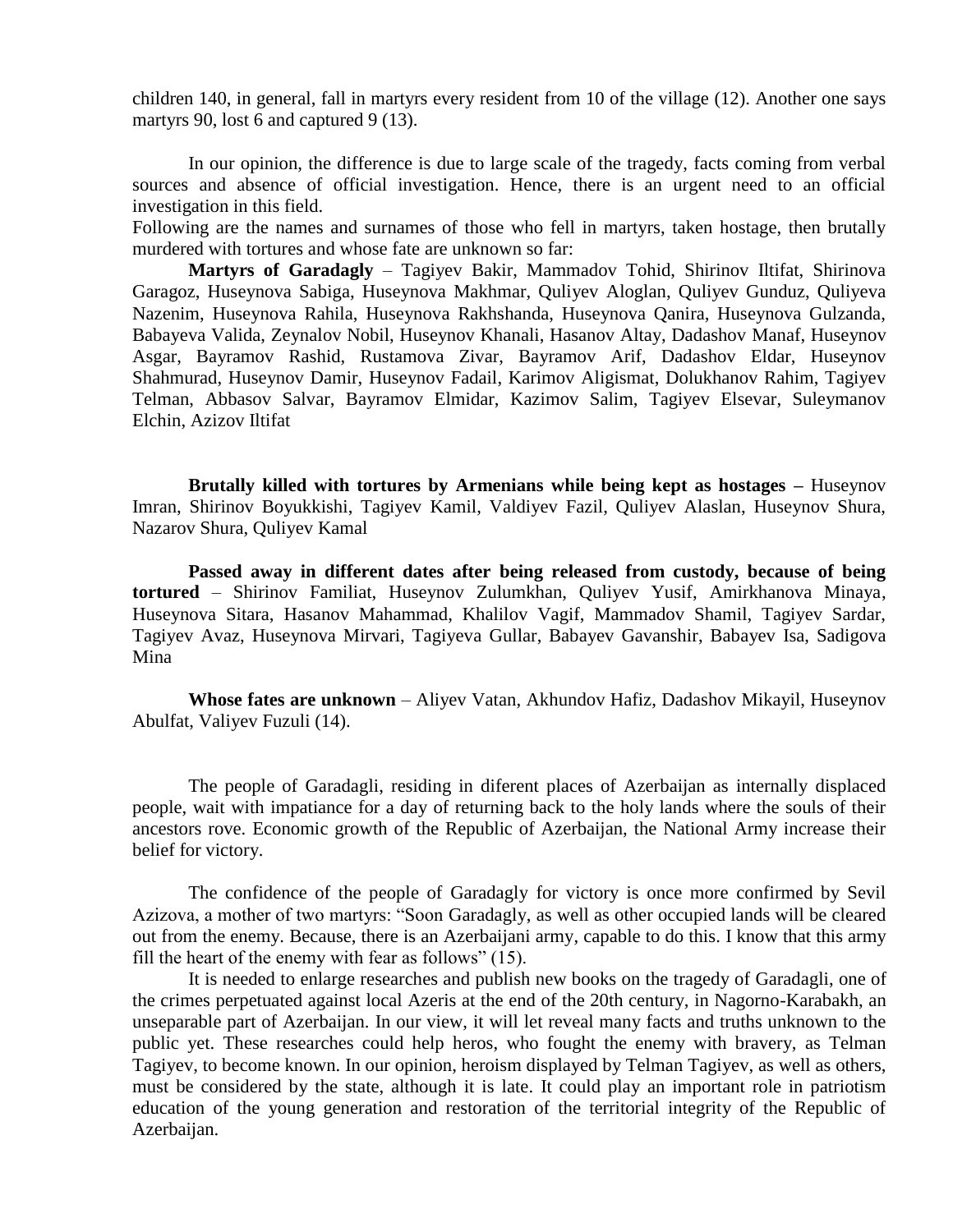References

- 1. Yaddan çıxmaz Qarabağ. Bakı, 2007, s. 9
- 2. Mahmudov Y., Şükürov K. " Qarabağ" Bakı 2005; Abbasoğlu B. Qəhrəmanlıq zirvəsi(Azərbaycanın Milli Qəhrəmanı, polkovnik-leytenant Şirin Mirzəyev haqqında).- B.: Şuşa, 2006,159 s.; Abbasoğlu B. Ölərkən dünyaya gələn oğullar. Qarabağ müharibəsində "Azərbaycanın Milli Qəhrəmanı adına layiq görülmüş 15 nəfər döyüşçü haqqında. B.: Şuşa, 2004, 246 s; Abdullayev Ə**.** Azərbaycana qarşı erməni təcavüzü və xarici havadarləq. B.: İqtisad Universiteti 2004, 214 s.; Acı həqiqətlər: (Qarabağ hadisələrinə dair məqalələr).- B., 1991; Dağlıq Qarabağ: hadisələrin xronikası (1988-1994-cü il).B. Vətən, 2005,106 s.;Məhərrəmov B. Ölməzlik zirvəsi: (Qarabağ şəhidləri haqqında.).- B.: Təhsil, 2004.- 159 s.; Axundov Ə. İkinci Xocalı.- B.: Şuşa, 2004.- 118 s.; Aşırlı A. Türkün Xocalı soyqırımı.- B.: Nurlan, 2005.- 152 s.; Hacıyev H. Dağlıq Qarabağın tarixindən sənədlər /Red.: S.Xəlilova.- B.: Gənclik, 2005.-190 s.; Əliyev C., Budaqov B. Türklər, azərbaycanlılar, ermənilər: Tarixi həqiqətin soyqırımı.- B.: Azərbaycan, 2003.- 72 s.; Gəncə-Qarabağ əyalətinin müfəssəl dəftəri.- B.: Şuşa, 2000.- 575 s.; Xəlilli X. Qarabağ: Etnomənəvi inkişaf tarixi: Ən qədim dövrdən 1920-ci ilə qədər.- B.: Günəş, 2006.- 79 s.; Xəlilzadə F. İgidliyin son zirvəsi.- B., Nurlan, 2001.- 74 s.; İbayev V. Ermənistan-Azərbaycan, Dağlıq Qarabağ münaqişəsi insan hüquqları kontekstində: (Tətbiq oluhüquq və məsuliyyət məsələləri).- B.: Elm, 2001.- 241 s; Köçərli T. Qarabağ /Red.: O.S.Məmmədov; AMEA-nın İnsan Hüquqları İnstitutu.- B.: Elm, 2002.- 465 s.; İsgəndərzadə E. Müharibə adamı: (Mayor Azay Kərimov haqqında).- B, Şuşa, 1999.- 110 s.; Ermənilərin Dağlıq Qarabağla bağlı iddialarının heç bir hüquqi əsası yoxdur.- B.: Çaşıoglu, 2005.- 22 s; Seyidbəyli E. Qarabağtorpaq mülkiyyətinə aid arxeoqrafık materiallar. Gövhər ağa Cavanşirin sənədləri /Elmi red.: Tahirə Həsənzadə.- B.: Nurlan, 2002.; Zeynalov Niyaz. İki ay erməni əsirliyində.- B.: Azərnəşr, 2000.- 59 s.;Məmmədova H.Azərbaycan Xalq Cümhuriyyəti dövründə Yuxarı Qarabağda siyasi vəziyyət.Erməni terrorizminin güclənməsi ( 1918 – 1920)Bakı 2006, 150 s.; Nəvvab M. M. 1905 – 1906 –cı illərdə erməni – müsəlman davası. Bakı, Azərbaycan, 1983,-128 s. Şuşa qədim Azərbaycan diyarı; Shusa – old Azerbaijan land. Baki 2009
- 3. Məmmədova Həvva. [Xocalı: Şəhidlər, Şahidlər.-](http://www.anl.az./el/m/xocali_az.pdf) B.: Yeni nəşrlər evi, 2003.-

 197s; Xəlilqızı Əsli. Güllələnmiş uşaqlıq /Ə. Xəlilqızı; Red.: M. Nazimoğlu; Tərcüməçilər: A. Qorina, N. Məmmədov, Dizayner: T. Gəncəliyev.- B.: Çaşıoğlu, 2007.- 295s;

- 4. Krua l'Eveneman jurnalı (Paris), 25 fevral 1992;Sandi Tayms qəzeti (London), 1 mart 1992; Faynenşl Tayms qəzeti (London), 9, 14 mart 1992; Tayms qəzeti (London), 4 mart 1992; Le Mond qəzeti (Paris), 14 mart 1992; Valer aktuel jurnalı (Paris), 14 mart 1992 və s.
- 5. Azərbaycanda Vətəndaş Cəmiyyətinin İnkişafına Yardım Assosiasiyası (AVCİYA) "Xocalı soyqırımı (sənədlər, faktlarda və xarici mətbuatda)" (azərbaycan, rus, ingilis dillərində) Bakı,2006; ASSOCIATION FOR CIVIL SOCIETY DEVELOPMENT IN AZERBAIYAN- TWO PHOTO- TALKS ON A TRAGEDY.BAKU 2010;
- 6. Srebrenitsa soyqırımının ildönümünə həsr olunmuş dəyirmi masada Xocalı ilə paralellər aparılıb. Media form. 09 iyul 2010
- 7. Millətin Sərdarı Səttarxan Qaradağlı. "Bakı Təbriz" jurnalı, 2005 № 3, s. 60-67;"Ucar"da Cənubi Azərbaycan izi. "525-ci qəzet " 12 mart 2010.
- 8. Jan Junior "Unudulmuş qəhrəmanlar. Çar Rusiyası ilə müharibədə unudulmuş qəhrəmanlarımız." (azərbaycan dilinə tərcümə edənlər Əlibala Hacızadə, Şahin Fazil). Bakı 2004,
- 9. Yeni Musavat qəzeti, 23 fevral 2007